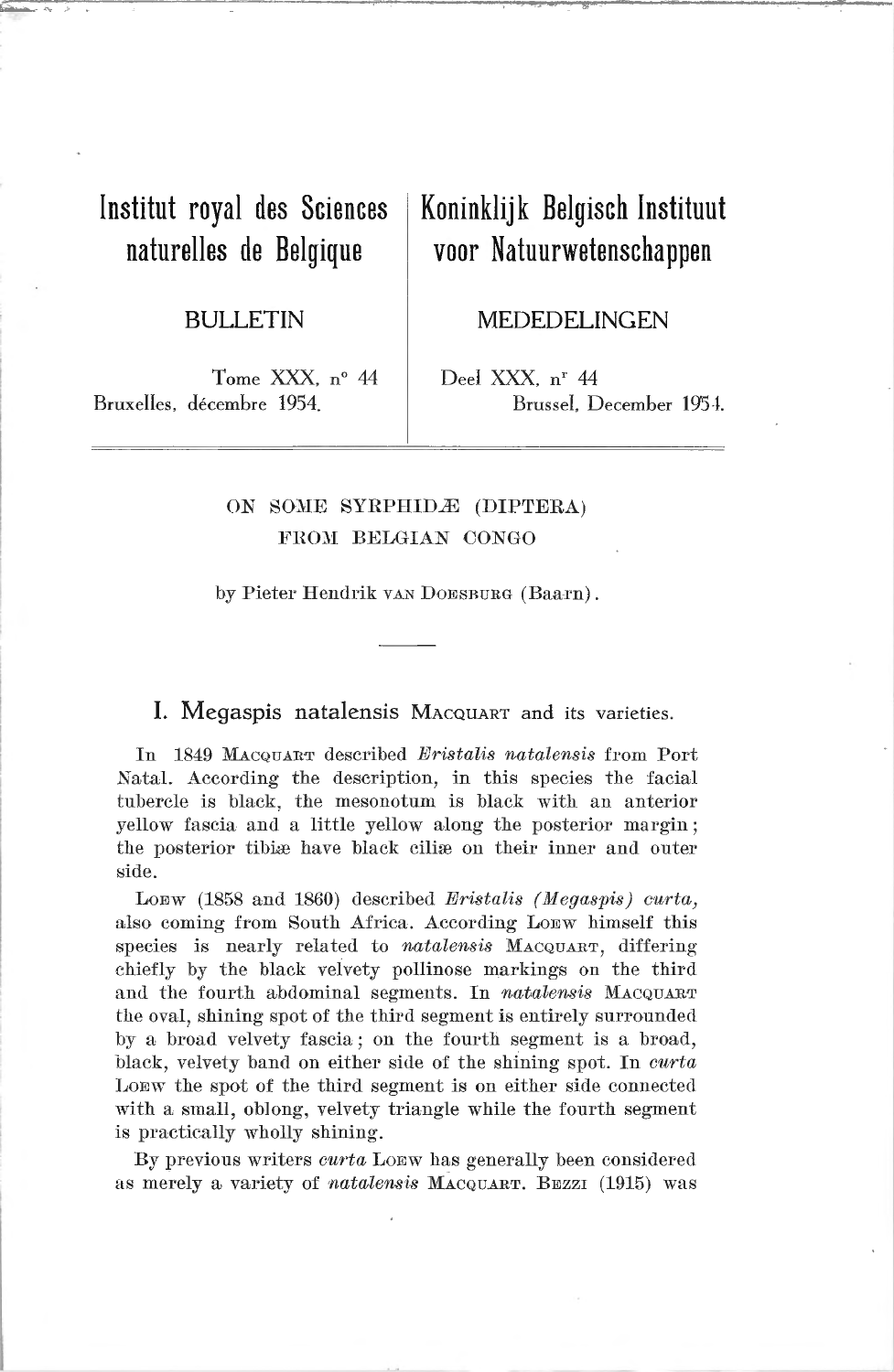### 2 P. H. VAN DOESBURG.  $-$  ON SOME SYRPHIDE (DIPTERA)

convinced « that Loew was right in distinguishing it as a species ». Bezzi examined a series of more than fifty specimens in the Hungarian Museum, coming probably from East Equatorial Africa.

In the collection of the Transvaal Museum I have seen three females natalensis MACQUART, and five males, six females of curta Loew, ail coming from South Africa. I found the above given différences are constant. I have also seen typical specimens of curta Loew from Angola, so I am inclined to agree Bezzi's opinion.

Among the Syrphids sent for identification by the Authorities of the « Institut royal des Sciences naturelles de Belgique » at Brussels, I found 62 specimens belonging to the *natalensis* curta group, that is to say, having <sup>a</sup> broad yellowish band on the mesonotum anteriorly, and on the abdomen basally. All these specimens have the broad velvety markings on the 3rd. and 4th. abdominal segment as explained above, thus they all should be *natalensis* MACQUART. However, they are mutually different and these différences seem to be constant, without intermediates.

In a large part of the specimens (44 specimens :  $25 \delta \delta$  — 19  $9$  9) the median black vitta on the face is missing, consequently the facial tubercle is yellowish, not black. In the quently the facial tubercle is yellowish, not black. remaining specimens the black facial vitta is present, however, in 14 of them  $(11 \text{ }\partial\ \partial - 3 \text{ }\mathcal{Q})$  the ciliation of the hind tibixe is wholly yellow. Finally 4 specimens  $(2 \delta \delta - 2 \delta \gamma)$  are typical natalensis MACQUART.

Besides the above recorded differences I could not find any other morphologic difference between the typical specimens and the others. The specimens with yellow facial tubercle are generally somewhat larger than the others ; in the specimens having yellow ciliated tibiæ the bands on mesonotum and abdomen are somewhat more greyish, but I think these différences are not important enough to be of specific value. However, in my opinion it is advisable to give these forms varietal names.

For the variety with yellow facial tubercle I propose the name *rufifacies*, the variety with yellow cilise on the hind tibia may be known as varipes.

The following key may be of use to recognize the specimens belonging to the natalensis — curta group of Megaspis.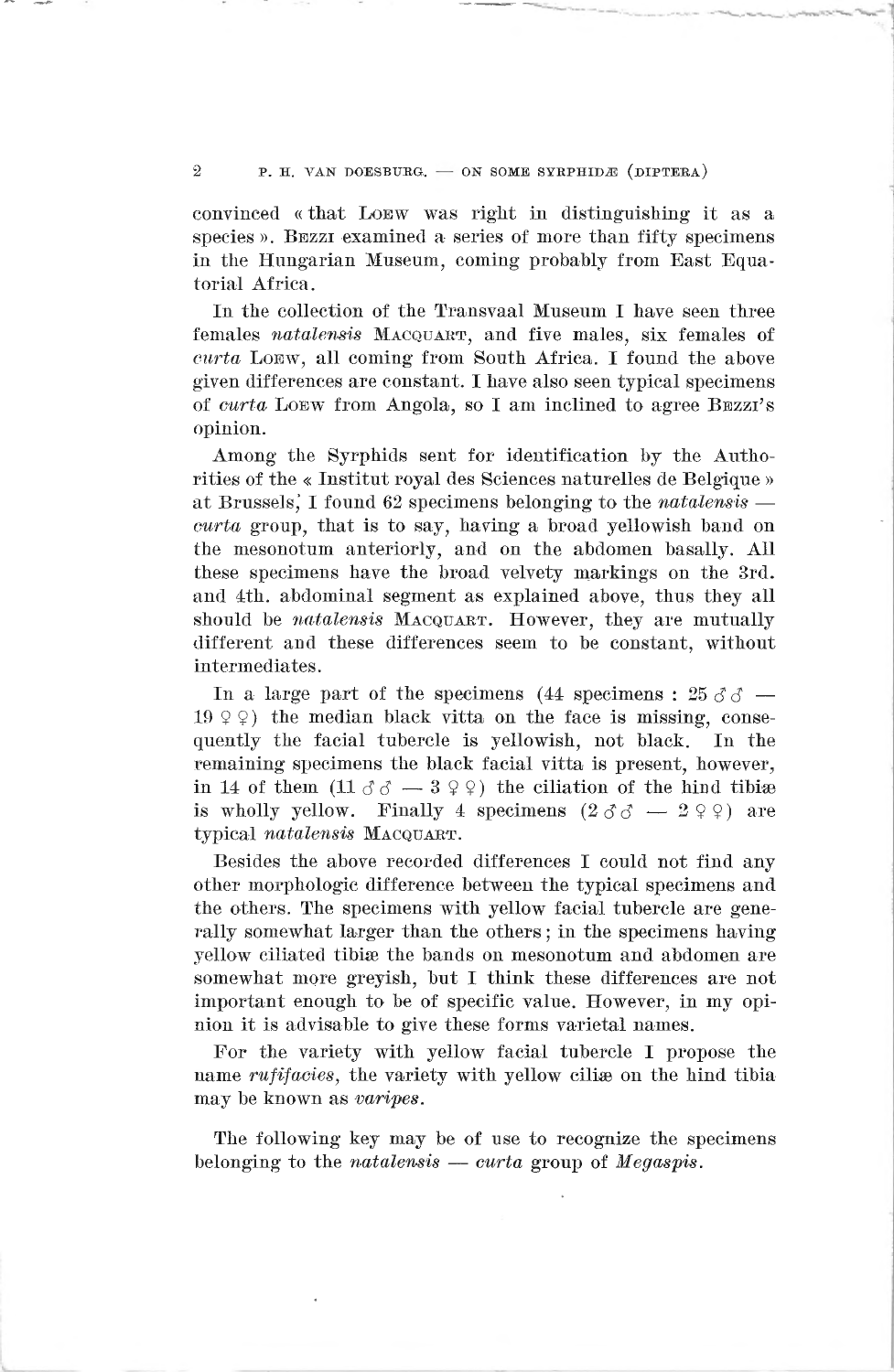#### from belgian congo <sup>3</sup>

| 1. Third abdominal segment with the oval, shining spot sur-<br>rounded by a broad, velvety black band, fourth segment<br>with a similar band on either side of the shining spot: |
|----------------------------------------------------------------------------------------------------------------------------------------------------------------------------------|
| — The band on the third segment strongly reduced, fourth<br>segment practically wholly shining   curta LOEW.                                                                     |
| 2. Facial tubercle yellow   natalensis var. rufifacies n.v.                                                                                                                      |
|                                                                                                                                                                                  |
| 3. Apical two thirds of hind tibiæ black ciliate natalensis                                                                                                                      |
| — Hind tibiæ wholly yellow ciliate <i>natalensis</i> var.                                                                                                                        |

### Megaspis natalensis Macquart s. str.

Two males and one female : Congo belge, Eala, J. GHESQUIÈRE, 1935/36; one female : Kenya-Nairobi, Ngang Forest, 1900 m.

# Megaspis natalensis var. rufifacies Doesburg.

Holotype : Maie, and allotype : Female : Congo belge, Eala, 1935. J. Ghesquièee ; paratypes : 22 Maies and 14 Females with the same data; one Male and three Females : Congo belge, Bolingo (rives Busira), 1936, J. GHESQUIÈRE; one Male and one Female : Congo belge, Bombutu (S. Salonga), 1936, J. GHESQUIÈRE.

# Megaspis natalensis var. varipes Doesburg.

Holotype : Maie, and allotype : Female : Congo belge, Eala, 1936, J. Ghesquière ; paratypes : 10 Maies and 2 Females, with the same data.

All the above recorded types are in the collection of the Institut royal des Sciences naturelles de Belgique at Brussels ; some paratypes have been placed in the writer's collection.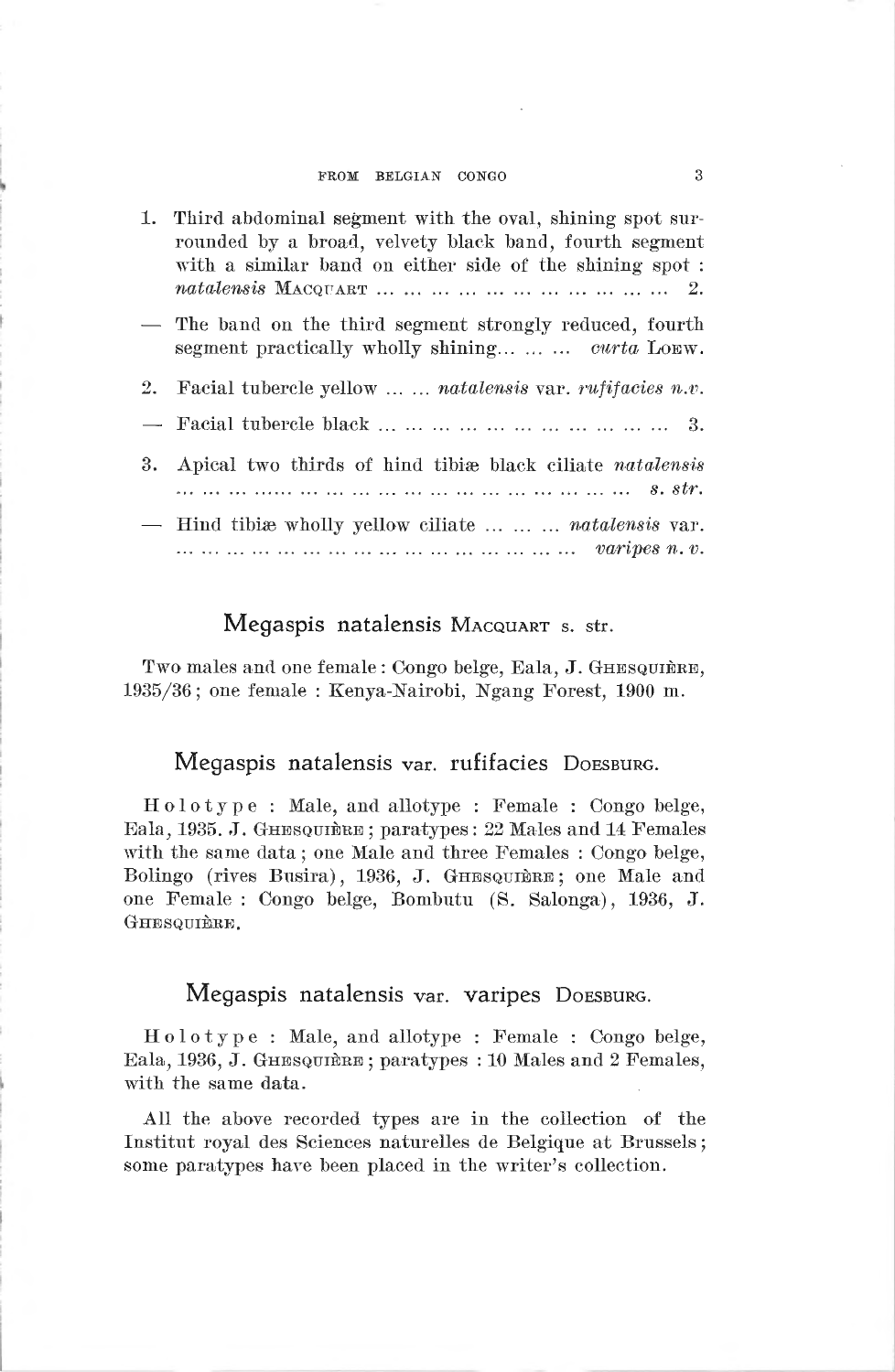#### $4$  P. H. VAN DOESBURG.  $-$  ON SOME SYRPHIDE (DIPTERA)

### LITERATURE.

Macquart, J,, 1849, Dipt. exot., suppl. <sup>4</sup> : 134. LOEW, H., 1858, Öfvers. Kongl. Vet. Akad. Förhandl. XIV, 1857 : 381. — , 1860, Dipt. - Fauna Südafrika's. I : 319. Bezzi, M., 1915, Syrph. Ethiop. Région : 73.

# II. Lathyrophthalmus caudatus sp. nov.

Related to *myiatropinus* Speiser and *velox* Hull, but the marginal cell is not bulbous apically; in the male the hind tibia is incised, the fourth abdominal segment is broadened, forming with the hypopygium an obvions, round knob. Length  $12 - 14$  mm.

<sup>M</sup> aie. — Face strongly produced, greyish pollinose, facial tubercle large, shining black. Eyes contiguous for a rather longdistance, bare, red with numerous black spots. Antennas brown, third segment short, rounded, broadly darkened above. Arista bare, yellow. Vertical triangle narrow, shining black, with rather long, black pile. Frontal pile black, facial pile long, white.

Mesonotum covered by browu and grey pollen, forming indistinct, broad vittæ, the humeri and two narrow, incomplete vittæ on the disc shining black. On the suture is a transverse, black velvety spot. Pile of mesonotum moderately long, erect, yellow, intermixed with black. Scutellum transparant yellow, the base darker, its pile long, bright yellow with some scattered black hairs basally. Pleuræ greyish pollinose, the pile yellow.

Abdomen broadest at the base, tapering to the apex of the third segment. Fourth segment again widened, the sides rounded, together with the large hypopygium forming a distinct knob. Abdomen reddish yellow, second segment with <sup>a</sup> narrow black margin basally, third and fourth segment in some specimens with ill-defined darkenings. Hypopygium reddish. Abdominal pile yellow, short, but rather long on the hypopygium. Venter reddish, fourth tergite enlarged, strongly concave and curved up.

Legs reddish, fore and middle femora with a brown spot apically, hind femora blackish, the base more or less broadly yellow. Hind femora and tibia rather strongly thickened, hind tibia anteriorly deeply incised, with a strong tooth above the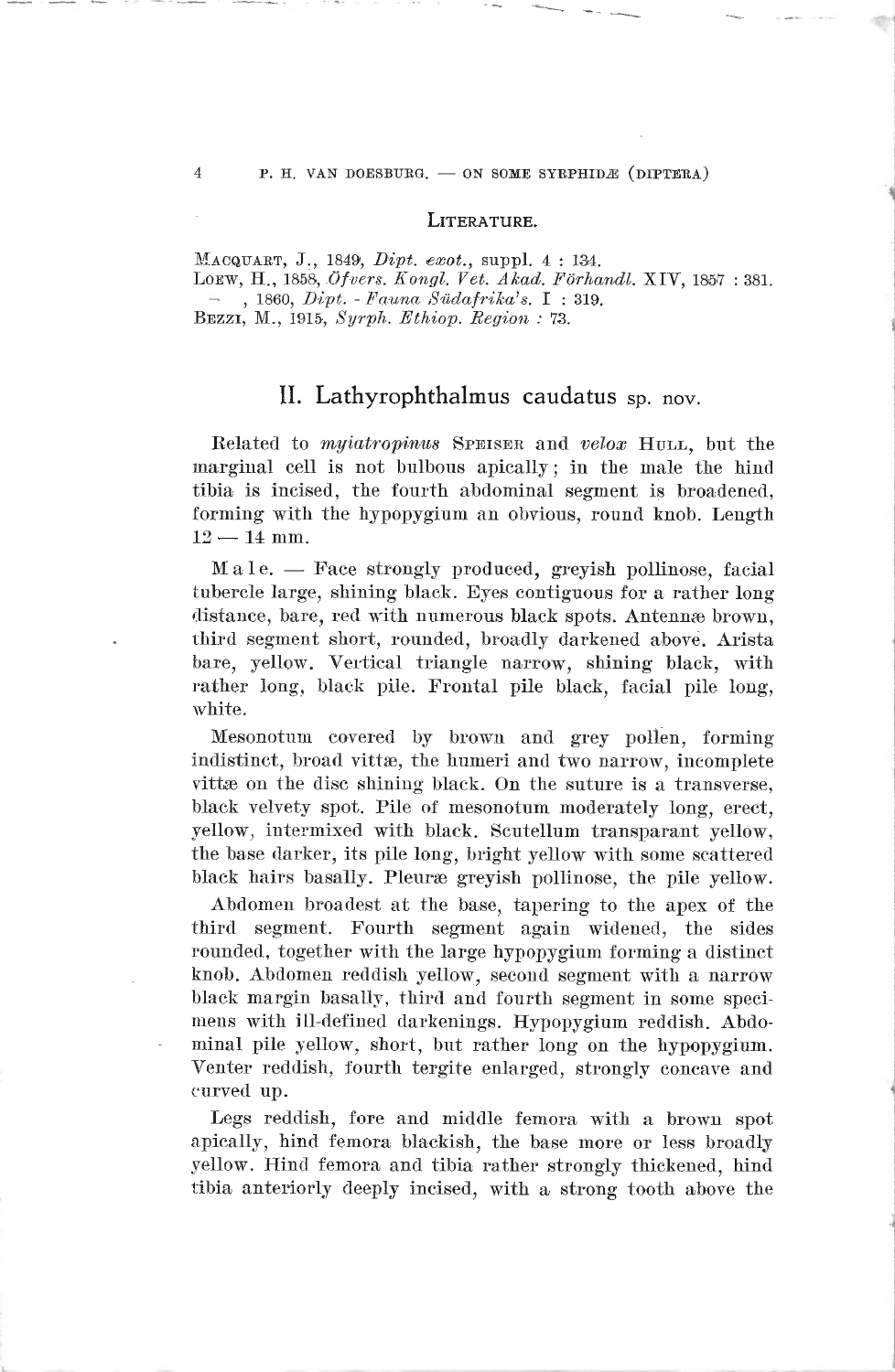incision. Pile of the legs mostly yellow, short, but long on the femora. Hind femora with a tuft of black bristly hairs below, opposite to the incision of the tibia (see Fig. 1).

Wings shorter than the abdomen, yellowish tinged, stigma brown. Marginal cell shortly petiolate, not bulbous.



Fig. 1.  $-$  Lathyrophthalmus caudatus nov. spec.

Above : abdomen of maie and female (scutellum and Ist abdominal segment omitted). Below : hind femora and tibia of male.

Drawn by P. H. v. DOESBURG Jr.

F <sup>e</sup> <sup>m</sup> aie. — Front rather narrow, widening below, antennal tubercle shining black, the remainder greyish pollinose with a transverse band of black pollen. Occiput shining. Frontal pile blackish. Abdomen shorter and wider than in the male, narrowest at the apex of the third segment, fourth segment short, broad, widening to the apex, its hind margin rather deeply and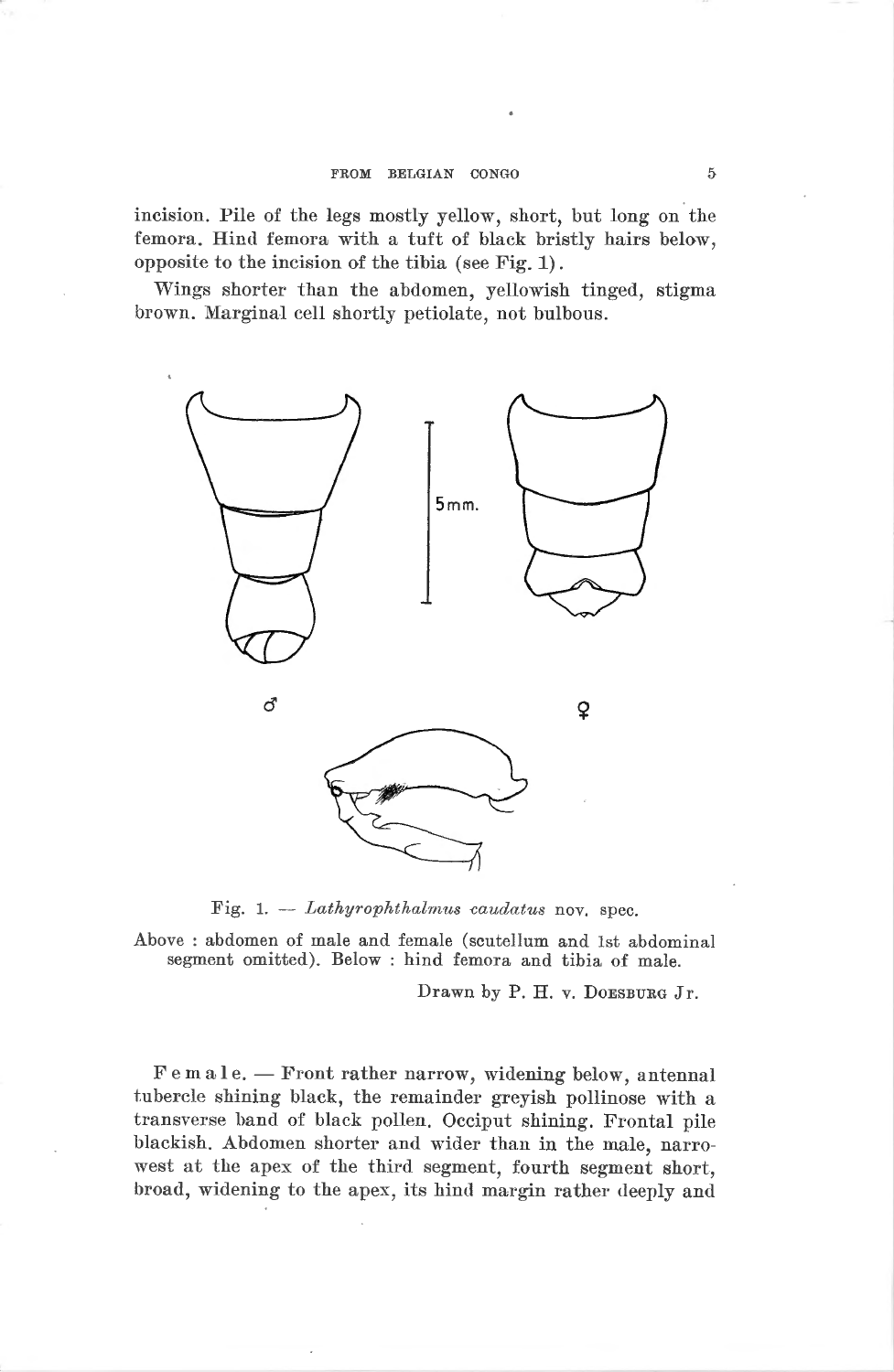#### 6 P. H. VAN DOESBURG.  $-$  ON SOME SYRPHIDE (DIPTERA)

triangularly excised. Fifth segment triangular, much narrower than the other segments. Apical half of abdomen more strongly darkened than in the male. Hind tibiae simple. In all other respects the female is similar to the male.

Holotype : Male, and allotype : Female : Congo belge, Eala, II - 1936, J. GHESQUIÈRE ; six paratypes (5 males -<sup>1</sup> female), ail with the same data. The type - specimens are in the collection of the Institut royal des Sciences naturelles de Belgique at Brussels.

I wish to express my thanks to the Director of the Institut royal des Sciences naturelles de Belgique, who has been kind enough to send a collection of Syrphid material for examination and identification.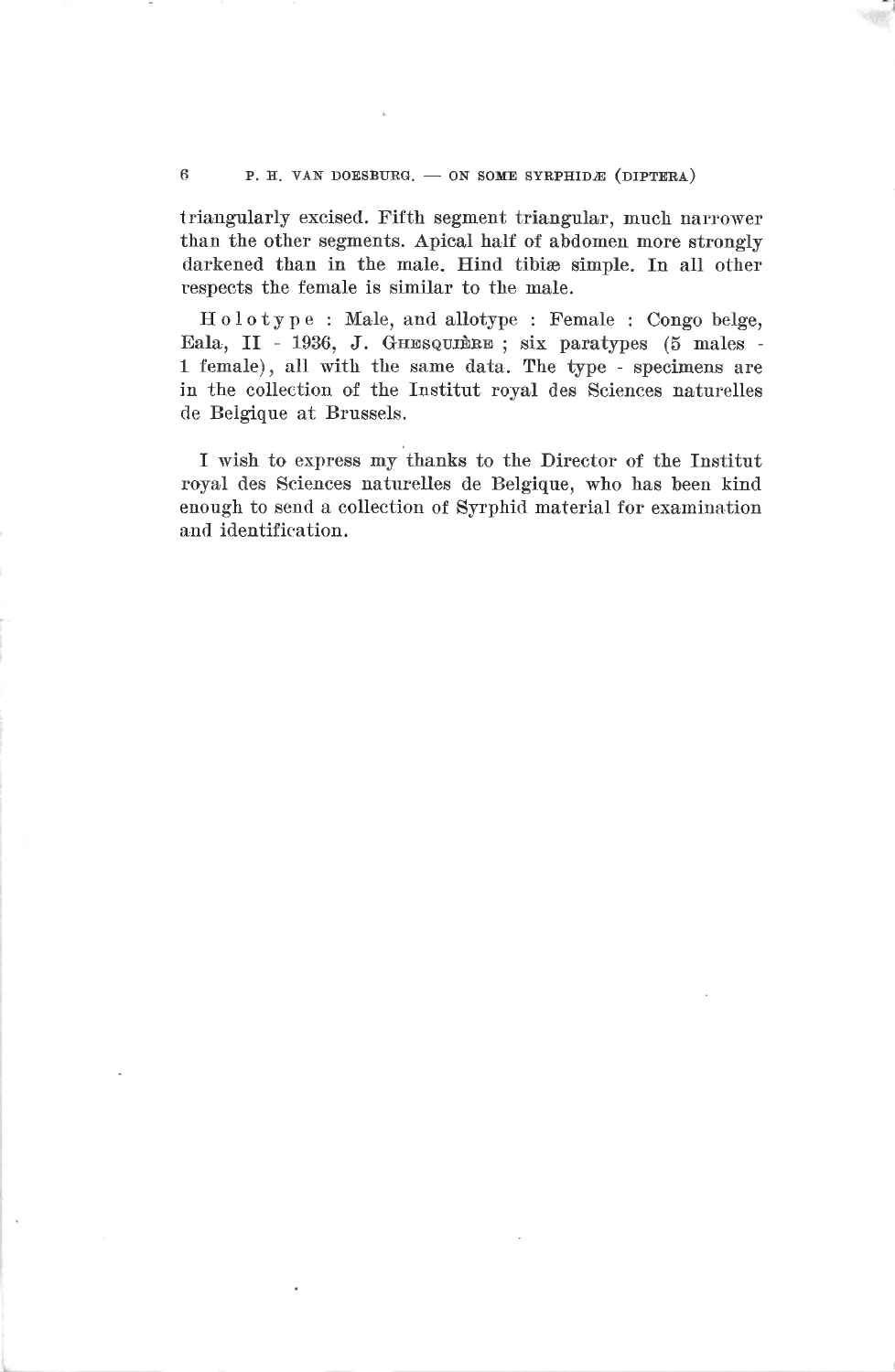